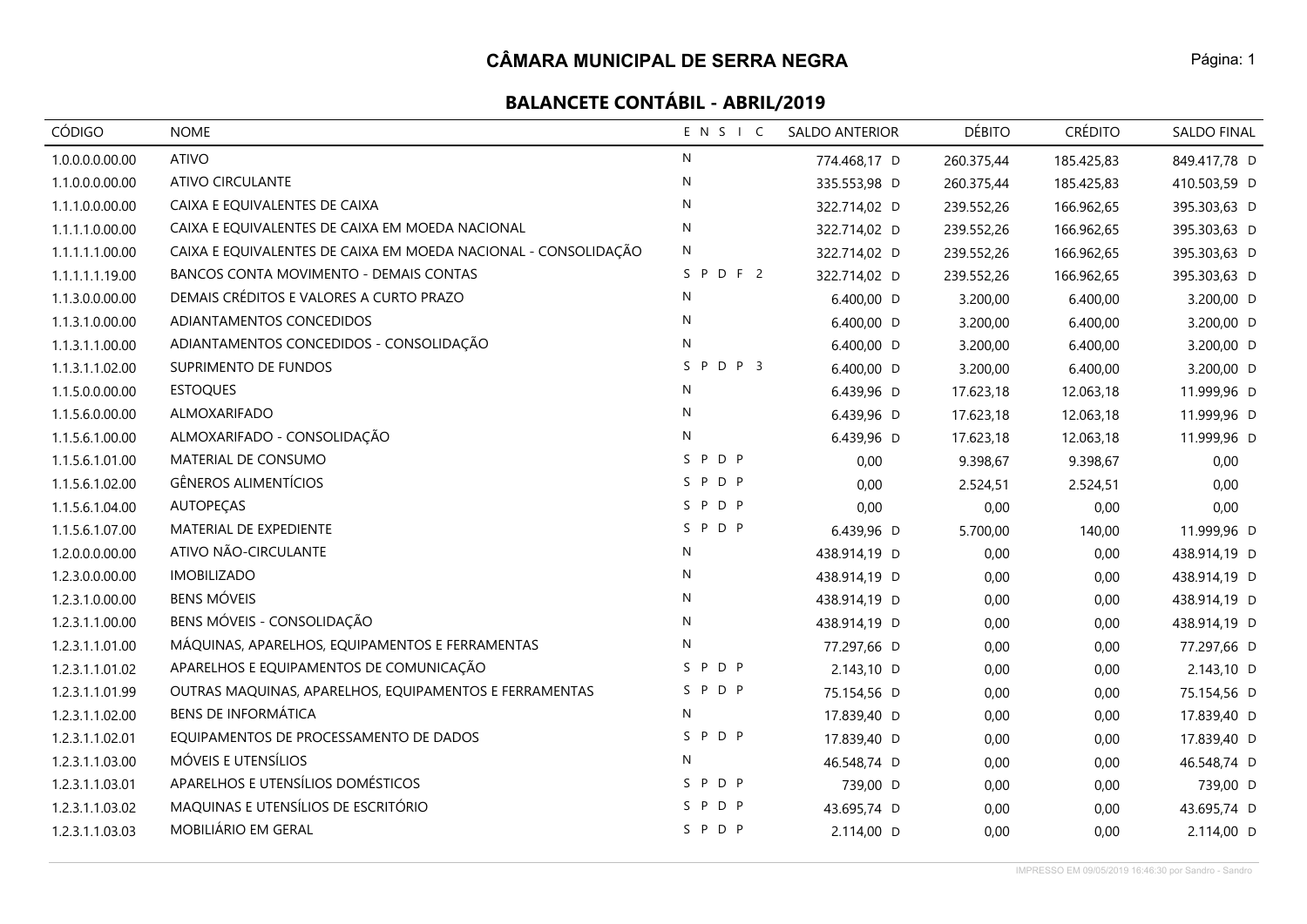| <b>CÓDIGO</b>   | <b>NOME</b>                                                              | ENSIC        | <b>SALDO ANTERIOR</b> | <b>DÉBITO</b> | <b>CRÉDITO</b> | <b>SALDO FINAL</b> |
|-----------------|--------------------------------------------------------------------------|--------------|-----------------------|---------------|----------------|--------------------|
| 1.2.3.1.1.04.00 | MATERIAIS CULTURAIS, EDUCACIONAIS E DE COMUNICAÇÃO                       | N            | 8.543,20 D            | 0,00          | 0,00           | 8.543,20 D         |
| 1.2.3.1.1.04.05 | EQUIPAMENTOS PARA ÁUDIO, VÍDEO E FOTO                                    | SPDP         | 8.543,20 D            | 0,00          | 0,00           | 8.543,20 D         |
| 1.2.3.1.1.05.00 | <b>VEÍCULOS</b>                                                          | N            | 110.079,00 D          | 0,00          | 0,00           | 110.079,00 D       |
| 1.2.3.1.1.05.01 | VEÍCULOS EM GERAL                                                        | SPDP         | 110.079,00 D          | 0,00          | 0,00           | 110.079,00 D       |
| 1.2.3.1.1.99.00 | DEMAIS BENS MÓVEIS                                                       | N            | 178.606,19 D          | 0,00          | 0,00           | 178.606,19 D       |
| 1.2.3.1.1.99.99 | OUTROS BENS MÓVEIS                                                       | S P D P      | 178.606,19 D          | 0,00          | 0,00           | 178.606,19 D       |
| 2.0.0.0.0.00.00 | PASSIVO E PATRIMÔNIO LÍQUIDO                                             | $\mathsf{N}$ | 570.890,84 C          | 190.192,39    | 206.240,27     | 586.938,72 C       |
| 2.1.0.0.0.00.00 | PASSIVO CIRCULANTE                                                       | $\mathsf{N}$ | 135.655,13 C          | 190.192,39    | 206.240,27     | 151.703,01 C       |
| 2.1.1.0.0.00.00 | OBRIGAÇÕES TRABALHISTAS, PREVIDENCIÁRIAS E ASSISTENCIAIS A PAGAR A CUR N |              | 113.223,54 C          | 133.235,22    | 142.882,71     | 122.871,03 C       |
| 2.1.1.1.0.00.00 | PESSOAL A PAGAR                                                          | N            | 84.317,81 C           | 108.544,49    | 117.015,87     | 92.789,19 C        |
| 2.1.1.1.1.00.00 | PESSOAL A PAGAR - CONSOLIDAÇÃO                                           | N            | 84.317,81 C           | 108.544,49    | 117.015,87     | 92.789,19 C        |
| 2.1.1.1.1.01.00 | PESSOAL A PAGAR                                                          | $\mathsf{N}$ | 84.317,81 C           | 108.544,49    | 117.015,87     | 92.789,19 C        |
| 2.1.1.1.1.01.01 | SALÁRIOS, REMUNERAÇÕES E BENEFÍCIOS (F)                                  | S P C F      | 73.397,81 C           | 101.397,35    | 106.228,73     | 78.229,19 C        |
| 2.1.1.1.1.01.12 | DECIMO TERCEIRO SALÁRIO (F)                                              | SPCF         | 10.920,00 C           | 0,00          | 3.640,00       | 14.560,00 C        |
| 2.1.1.1.1.01.13 | FÉRIAS (F)                                                               | S P C F      | 0,00                  | 7.147,14      | 7.147,14       | 0,00               |
| 2.1.1.4.0.00.00 | <b>ENCARGOS SOCIAIS A PAGAR</b>                                          | N            | 28.905,73 C           | 24.690,73     | 25.866,84      | 30.081,84 C        |
| 2.1.1.4.1.00.00 | ENCARGOS SOCIAIS A PAGAR - CONSOLIDAÇÃO                                  | N            | 28.905,73 C           | 24.690,73     | 25.866,84      | 30.081,84 C        |
| 2.1.1.4.1.05.00 | FGTS                                                                     | N            | 3.774,29 C            | 2.574,29      | 3.059,38       | 4.259,38 C         |
| 2.1.1.4.1.05.01 | FGTS (F)                                                                 | SPCF         | 3.774,29 C            | 2.574,29      | 3.059,38       | 4.259,38 C         |
| 2.1.1.4.1.98.00 | <b>OUTROS ENCARGOS SOCIAIS</b>                                           | N            | 25.131,44 C           | 22.116,44     | 22.807,46      | 25.822,46 C        |
| 2.1.1.4.1.98.01 | OUTROS ENCARGOS SOCIAIS (F)                                              | S P C F      | 25.131,44 C           | 22.116,44     | 22.807,46      | 25.822,46 C        |
| 2.1.3.0.0.00.00 | FORNECEDORES E CONTAS A PAGAR A CURTO PRAZO                              | N            | 536,94 C              | 30.248,90     | 34.811,06      | 5.099,10 C         |
| 2.1.3.1.0.00.00 | FORNECEDORES E CONTAS A PAGAR NACIONAIS A CURTO PRAZO                    | N            | 0,00                  | 6.615,00      | 9.762,70       | 3.147,70 C         |
| 2.1.3.1.1.00.00 | FORNECEDORES E CONTAS A PAGAR NACIONAIS A CURTO PRAZO - CONSOLIDA( N     |              | 0,00                  | 6.615,00      | 9.762,70       | 3.147,70 C         |
| 2.1.3.1.1.01.00 | FORNECEDORES NACIONAIS                                                   | N            | 0,00                  | 6.615,00      | 9.762,70       | 3.147,70 C         |
| 2.1.3.1.1.01.01 | FORNECEDORES NÃO PARCELADOS A PAGAR (F)                                  | SPCF3        | 0,00                  | 6.615,00      | 9.762,70       | 3.147,70 C         |
| 2.1.3.2.0.00.00 | FORNECEDORES E CONTAS A PAGAR ESTRANGEIROS A CURTO PRAZO                 | N            | 536,94 C              | 23.633,90     | 25.048,36      | 1.951,40 C         |
| 2.1.3.2.1.00.00 | FORNECEDORES E CONTAS A PAGAR ESTRANGEIROS A CURTO PRAZO - CONSOLI N     |              | 536,94 C              | 23.633,90     | 25.048,36      | 1.951,40 C         |
| 2.1.3.2.1.01.00 | FORNECEDORES ESTRANGEIROS A CURTO PRAZO                                  | N            | 536,94 C              | 23.633,90     | 25.048,36      | 1.951,40 C         |
| 2.1.3.2.1.01.02 | FORNECEDORES PARCELADOS A PAGAR (F)                                      | SPCF3        | 536,94 C              | 23.633,90     | 25.048,36      | 1.951,40 C         |

IMPRESSO EM 09/05/2019 16:46:30 por Sandro - Sandro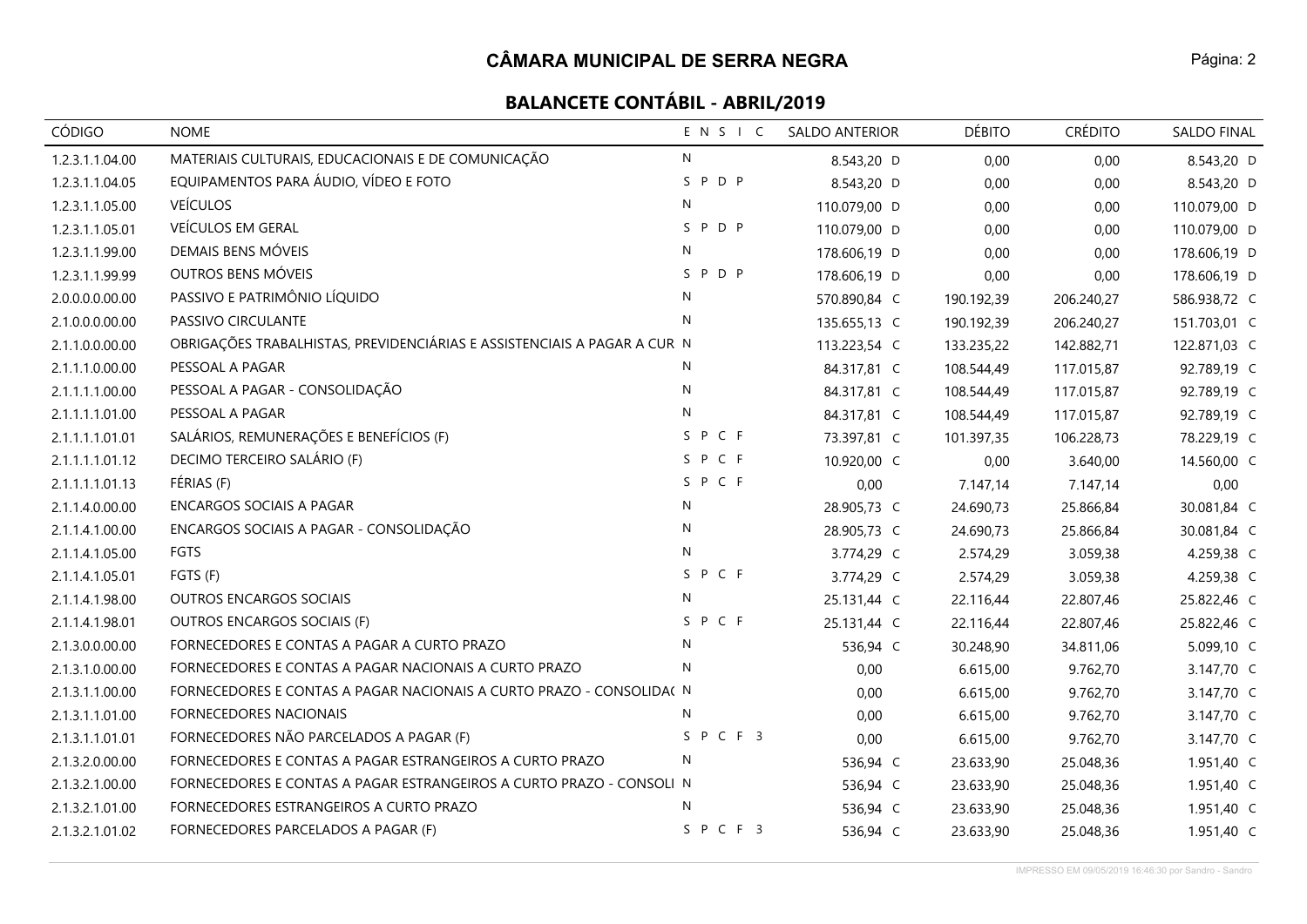| CÓDIGO          | <b>NOME</b>                                          | ENSIC        | <b>SALDO ANTERIOR</b> | <b>DÉBITO</b> | <b>CRÉDITO</b> | <b>SALDO FINAL</b> |
|-----------------|------------------------------------------------------|--------------|-----------------------|---------------|----------------|--------------------|
| 2.1.8.0.0.00.00 | DEMAIS OBRIGAÇÕES A CURTO PRAZO                      | N            | 21.894,65 C           | 26.708,27     | 28.546,50      | 23.732,88 C        |
| 2.1.8.8.0.00.00 | <b>VALORES RESTITUÍVEIS</b>                          | N            | 20.054,65 C           | 21.668,27     | 23.506,50      | 21.892,88 C        |
| 2.1.8.8.1.00.00 | VALORES RESTITUÍVEIS - CONSOLIDAÇÃO                  | N            | 20.054,65 C           | 21.668,27     | 23.506,50      | 21.892,88 C        |
| 2.1.8.8.1.01.00 | CONSIGNAÇÕES                                         | N            | 20.054,65 C           | 21.391,51     | 23.229,74      | 21.892,88 C        |
| 2.1.8.8.1.01.02 | CONTRIBUIÇÕES AO RGPS (F)                            | SPCF         | 9.950,31 C            | 9.950,31      | 10.165,37      | 10.165,37 C        |
| 2.1.8.8.1.01.04 | IMPOSTO SOBRE A RENDA RETIDO NA FONTE - IRRF (F)     | SPCF         | 5.937,72 C            | 5.937,72      | 7.106,66       | 7.106,66 C         |
| 2.1.8.8.1.01.10 | PENSÃO ALIMENTÍCIA (F)                               | SPCF         | 0,00                  | 1.336,86      | 1.336,86       | 0,00               |
| 2.1.8.8.1.01.15 | RETENÇÕES - EMPRÉSTIMOS E FINANCIAMENTOS (F)         | SPCF3        | 3.932,27 C            | 3.932,27      | 4.386,50       | 4.386,50 C         |
| 2.1.8.8.1.01.99 | OUTROS CONSIGNATÁRIOS (F)                            | SPCF3        | 234,35 C              | 234,35        | 234,35         | 234,35 C           |
| 2.1.8.8.1.04.00 | DEPÓSITOS NÃO JUDICIAIS                              | N            | 0,00                  | 276,76        | 276,76         | 0,00               |
| 2.1.8.8.1.04.99 | OUTROS DEPÓSITOS (F)                                 | SPCF3        | 0,00                  | 276,76        | 276,76         | 0,00               |
| 2.1.8.9.0.00.00 | OUTRAS OBRIGAÇÕES A CURTO PRAZO                      | N            | 1.840,00 C            | 5.040,00      | 5.040,00       | 1.840,00 C         |
| 2.1.8.9.1.00.00 | OUTRAS OBRIGAÇÕES A CURTO PRAZO - CONSOLIDAÇÃO       | N            | 0,00                  | 3.200,00      | 3.200,00       | 0,00               |
| 2.1.8.9.1.03.00 | SUPRIMENTOS DE FUNDOS A PAGAR (F)                    | SPCF3        | 0,00                  | 3.200,00      | 3.200,00       | 0,00               |
| 2.1.8.9.3.00.00 | OUTRAS OBRIGAÇÕES A CURTO PRAZO - INTER OFSS - UNIÃO | N            | 1.840,00 C            | 1.840,00      | 1.840,00       | 1.840,00 C         |
| 2.1.8.9.3.01.00 | OUTRAS OBRIGAÇÕES A CURTO PRAZO (F)                  | SPCF         | 1.840,00 C            | 1.840,00      | 1.840,00       | 1.840,00 C         |
| 2.3.0.0.0.00.00 | PATRIMÔNIO LIQUIDO                                   | N            | 435.235,71 C          | 0,00          | 0,00           | 435.235,71 C       |
| 2.3.1.0.0.00.00 | PATRIMÔNIO SOCIAL E CAPITAL SOCIAL                   | $\mathsf{N}$ | 416.347,07 C          | 0,00          | 0,00           | 416.347,07 C       |
| 2.3.1.1.0.00.00 | PATRIMÔNIO SOCIAL                                    | ${\sf N}$    | 416.347,07 C          | 0,00          | 0,00           | 416.347,07 C       |
| 2.3.1.1.1.00.00 | PATRIMÔNIO SOCIAL - CONSOLIDAÇÃO                     | S P C        | 416.347,07 C          | 0,00          | 0,00           | 416.347,07 C       |
| 2.3.7.0.0.00.00 | RESULTADOS ACUMULADOS                                | N            | 18.888,64 C           | 0,00          | 0,00           | 18.888,64 C        |
| 2.3.7.1.0.00.00 | SUPERÁVITS OU DÉFICITS ACUMULADOS                    | N            | 18.888,64 C           | 0,00          | 0,00           | 18.888,64 C        |
| 2.3.7.1.1.00.00 | SUPERÁVITS OU DÉFICITS ACUMULADOS - CONSOLIDAÇÃO     | N            | 8.578.175,64 D        | 0,00          | 0,00           | 8.578.175,64 D     |
| 2.3.7.1.1.01.00 | SUPERÁVITS OU DÉFICITS DO EXERCÍCIO                  | S P C        | 0,00                  | 0,00          | 0,00           | 0,00               |
| 2.3.7.1.1.02.00 | SUPERÁVITS OU DÉFICITS DE EXERCÍCIOS ANTERIORES      | S P C        | 8.553.100,66 D        | 0,00          | 0,00           | 8.553.100,66 D     |
| 2.3.7.1.1.03.00 | AJUSTES DE EXERCÍCIOS ANTERIORES                     | $\mathsf{N}$ | 25.074,98 D           | 0,00          | 0,00           | 25.074,98 D        |
| 2.3.7.1.1.03.03 | DEMAIS AJUSTES DE EXERCÍCIOS ANTERIORES              | S P C        | 25.074,98 D           | 0,00          | 0,00           | 25.074,98 D        |
| 2.3.7.1.2.00.00 | SUPERÁVITS OU DÉFICITS ACUMULADOS - INTRA OFSS       | N            | 8.836.472,02 C        | 0,00          | 0,00           | 8.836.472,02 C     |
| 2.3.7.1.2.01.00 | SUPERÁVITS OU DÉFICITS DO EXERCÍCIO                  | SPC          | 0,00                  | 0,00          | 0,00           | 0,00               |
| 2.3.7.1.2.02.00 | SUPERÁVITS OU DÉFICITS DE EXERCÍCIOS ANTERIORES      | S P C        | 8.836.472,02 C        | 0,00          | 0,00           | 8.836.472,02 C     |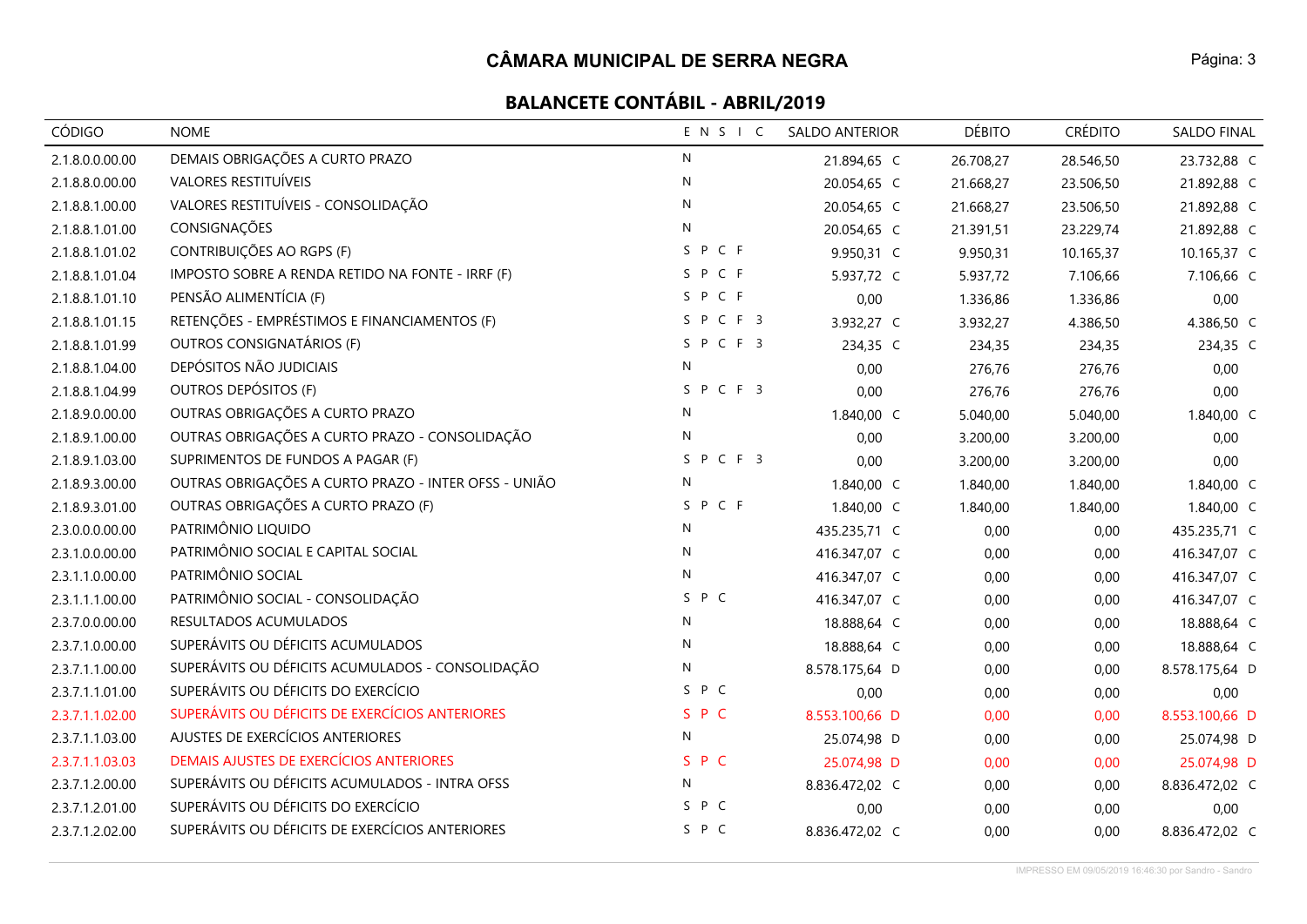### **CÂMARA MUNICIPAL DE SERRA NEGRA**

| CÓDIGO          | <b>NOME</b>                                                            | ENSIC     | <b>SALDO ANTERIOR</b> | <b>DÉBITO</b> | <b>CRÉDITO</b> | SALDO FINAL  |
|-----------------|------------------------------------------------------------------------|-----------|-----------------------|---------------|----------------|--------------|
| 2.3.7.1.3.00.00 | SUPERÁVITS OU DÉFICITS ACUMULADOS - INTER OFSS - UNIÃO                 | N         | 239.407,74 D          | 0,00          | 0,00           | 239.407,74 D |
| 2.3.7.1.3.02.00 | SUPERÁVITS OU DÉFICITS DE EXERCÍCIOS ANTERIORES                        | S P C     | 239.407,74 D          | 0,00          | 0,00           | 239.407,74 D |
| 3.0.0.0.0.00.00 | VARIAÇÃO PATRIMONIAL DIMINUTIVA                                        | N         | 504.422,67 D          | 177.098,27    | 0,00           | 681.520,94 D |
| 3.1.0.0.0.00.00 | PESSOAL E ENCARGOS                                                     | N         | 415.037,91 D          | 142.882,71    | 0,00           | 557.920,62 D |
| 3.1.1.0.0.00.00 | REMUNERAÇÃO A PESSOAL                                                  | N         | 338.218,53 D          | 117.015,87    | 0,00           | 455.234,40 D |
| 3.1.1.2.0.00.00 | REMUNERAÇÃO A PESSOAL ATIVO CIVIL - ABRANGIDOS PELO RGPS               | N         | 338.218,53 D          | 117.015,87    | 0,00           | 455.234,40 D |
| 3.1.1.2.1.00.00 | REMUNERAÇÃO A PESSOAL ATIVO CIVIL - ABRANGIDOS PELO RGPS - CONSOLIDA N |           | 338.218,53 D          | 117.015,87    | 0,00           | 455.234,40 D |
| 3.1.1.2.1.01.00 | VENCIMENTOS E VANTAGENS FIXAS - PESSOAL CIVIL - RGPS                   | N         | 338.218,53 D          | 117.015,87    | 0,00           | 455.234,40 D |
| 3.1.1.2.1.01.01 | <b>VENCIMENTOS E SALÁRIOS</b>                                          | S P D     | 155.974,81 D          | 58.479,09     | 0,00           | 214.453,90 D |
| 3.1.1.2.1.01.22 | 13º SALÁRIO                                                            | S.<br>P D | 10.920,00 D           | 3.640,00      | 0,00           | 14.560,00 D  |
| 3.1.1.2.1.01.23 | FÉRIAS - ABONO PECUNIÁRIO                                              | P D<br>S  | 4.591,71 D            | 0,00          | 0,00           | 4.591,71 D   |
| 3.1.1.2.1.01.24 | FÉRIAS - ABONO CONSTITUCIONAL                                          | S P D     | 4.738,77 D            | 1.786,78      | 0,00           | 6.525,55 D   |
| 3.1.1.2.1.01.31 | <b>SUBSÍDIOS</b>                                                       | S P D     | 161.993,24 D          | 53.110,00     | 0,00           | 215.103,24 D |
| 3.1.2.0.0.00.00 | <b>ENCARGOS PATRONAIS</b>                                              | N         | 76.819,38 D           | 25.866,84     | 0,00           | 102.686,22 D |
| 3.1.2.2.0.00.00 | <b>ENCARGOS PATRONAIS - RGPS</b>                                       | N         | 67.896,69 D           | 22.807,46     | 0,00           | 90.704,15 D  |
| 3.1.2.2.1.00.00 | ENCARGOS PATRONAIS - RGPS - CONSOLIDAÇÃO                               | N         | 67.896,69 D           | 22.807,46     | 0,00           | 90.704,15 D  |
| 3.1.2.2.1.01.00 | CONTRIBUIÇÕES PREVIDENCIÁRIAS - INSS                                   | S.<br>P D | 67.896,69 D           | 22.807,46     | 0,00           | 90.704,15 D  |
| 3.1.2.3.0.00.00 | <b>ENCARGOS PATRONAIS - FGTS</b>                                       | N         | 8.922,69 D            | 3.059,38      | 0,00           | 11.982,07 D  |
| 3.1.2.3.1.00.00 | ENCARGOS PATRONAIS - FGTS - CONSOLIDAÇÃO                               | N         | 8.922,69 D            | 3.059,38      | 0,00           | 11.982,07 D  |
| 3.1.2.3.1.01.00 | <b>FGTS</b>                                                            | S P D     | 8.922,69 D            | 3.059,38      | 0,00           | 11.982,07 D  |
| 3.3.0.0.0.00.00 | USO DE BENS, SERVIÇOS E CONSUMO DE CAPITAL FIXO                        | N         | 89.384,76 D           | 34.215,56     | 0,00           | 123.600,32 D |
| 3.3.1.0.0.00.00 | USO DE MATERIAL DE CONSUMO                                             | N         | 20.475,30 D           | 12.063,18     | 0,00           | 32.538,48 D  |
| 3.3.1.1.0.00.00 | <b>CONSUMO DE MATERIAL</b>                                             | N         | 20.475,30 D           | 12.063,18     | 0,00           | 32.538,48 D  |
| 3.3.1.1.1.00.00 | CONSUMO DE MATERIAL - CONSOLIDAÇÃO                                     | N         | 20.475,30 D           | 12.063,18     | 0,00           | 32.538,48 D  |
| 3.3.1.1.1.06.00 | GÊNEROS ALIMENTAÇÃO                                                    | S P D     | 4.075,67 D            | 2.524,51      | 0,00           | 6.600,18 D   |
| 3.3.1.1.1.16.00 | MATERIAL DE EXPEDIENTE                                                 | S<br>P D  | 5.108,90 D            | 140,00        | 0,00           | 5.248,90 D   |
| 3.3.1.1.1.39.00 | MATERIAL PARA MANUTENÇÃO DE VEÍCULOS                                   | S P D     | 2.875,07 D            | 0,00          | 0,00           | 2.875,07 D   |
| 3.3.1.1.1.99.00 | OUTROS MATERIAIS DE CONSUMO                                            | S P D     | 8.415,66 D            | 9.398,67      | 0,00           | 17.814,33 D  |
| 3.3.2.0.0.00.00 | SERVIÇOS                                                               | N         | 68.909,46 D           | 22.152,38     | 0,00           | 91.061,84 D  |
| 3.3.2.2.0.00.00 | SERVIÇOS TERCEIROS - PESSOA FÍSICA                                     | N         | 9.000,00 D            | 1.920,00      | 0,00           | 10.920,00 D  |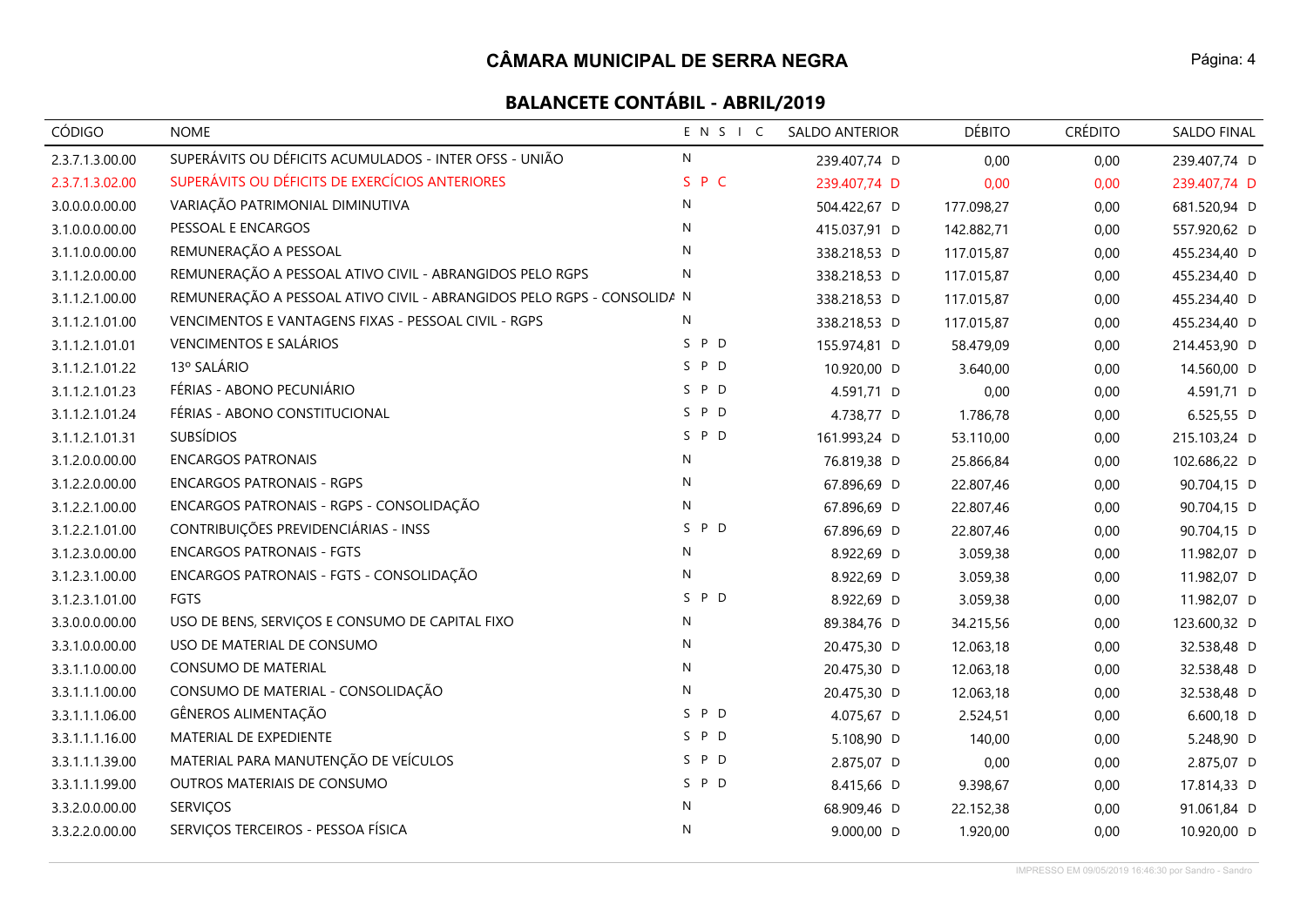| CÓDIGO          | <b>NOME</b>                                                        | ENSIC                 | <b>SALDO ANTERIOR</b> | <b>DÉBITO</b> | <b>CRÉDITO</b> | <b>SALDO FINAL</b> |
|-----------------|--------------------------------------------------------------------|-----------------------|-----------------------|---------------|----------------|--------------------|
| 3.3.2.2.1.00.00 | SERVIÇOS TERCEIROS - PESSOA FÍSICA - CONSOLIDAÇÃO                  | $\mathsf{N}$          | 9.000,00 D            | 1.920,00      | 0,00           | 10.920,00 D        |
| 3.3.2.2.1.11.00 | MANUTENÇÃO E CONSERVAÇÃO                                           | P D<br>S.             | 210,00 D              | 0,00          | 0,00           | 210,00 D           |
| 3.3.2.2.1.16.00 | <b>ESTAGIÁRIOS</b>                                                 | S P D                 | 5.520,00 D            | 1.840,00      | 0,00           | 7.360,00 D         |
| 3.3.2.2.1.99.00 | OUTROS SERVIÇOS PRESTADOS POR PESSOA FÍSICA                        | P D<br>S.             | 3.270,00 D            | 80,00         | 0,00           | 3.350,00 D         |
| 3.3.2.3.0.00.00 | SERVIÇOS TERCEIROS - PESSOA JURÍDICA                               | $\mathsf{N}$          | 59.909,46 D           | 20.232,38     | 0,00           | 80.141,84 D        |
| 3.3.2.3.1.00.00 | SERVIÇOS TERCEIROS - PESSOA JURÍDICA - CONSOLIDAÇÃO                | $\mathsf{N}$          | 59.909,46 D           | 20.232,38     | 0,00           | 80.141,84 D        |
| 3.3.2.3.1.04.00 | COMUNICAÇÃO                                                        | S P D                 | 3.087,99 D            | 1.059,05      | 0,00           | 4.147,04 D         |
| 3.3.2.3.1.05.00 | PUBLICIDADE                                                        | S P D                 | 936,57 D              | 729,20        | 0,00           | 1.665,77 D         |
| 3.3.2.3.1.06.00 | MANUTENÇÃO E CONSERVAÇÃO                                           | S P D                 | 890,00 D              | 250,00        | 0,00           | 1.140,00 D         |
| 3.3.2.3.1.10.00 | LOCAÇÕES                                                           | S.<br>P D             | 2.724,00 D            | 908,00        | 0,00           | 3.632,00 D         |
| 3.3.2.3.1.23.00 | FESTIVIDADES E HOMENAGENS                                          | S P D                 | 13.014,00 D           | 0,00          | 0,00           | 13.014,00 D        |
| 3.3.2.3.1.29.00 | SEGUROS EM GERAL                                                   | S P D                 | 1.319,80 D            | 0,00          | 0,00           | 1.319,80 D         |
| 3.3.2.3.1.56.00 | PASSAGENS E DESPESAS COM LOCOMOÇÃO                                 | S P D                 | 1.494,06 D            | 3.124,50      | 0,00           | 4.618,56 D         |
| 3.3.2.3.1.99.00 | OUTROS SERVIÇOS PRESTADOS POR PESSOA JURÍDICA                      | S P D                 | 36.443,04 D           | 14.161,63     | 0,00           | 50.604,67 D        |
| 4.0.0.0.0.00.00 | VARIAÇÃO PATRIMONIAL AUMENTATIVA                                   | N                     | 708.000,00 C          | 0,00          | 236.000,00     | 944.000,00 C       |
| 4.5.0.0.0.00.00 | TRANSFERÊNCIAS E DELEGAÇÕES RECEBIDAS                              | $\mathsf{N}$          | 708.000,00 C          | 0,00          | 236.000,00     | 944.000,00 C       |
| 4.5.1.0.0.00.00 | TRANSFERÊNCIAS INTRA GOVERNAMENTAIS                                | N                     | 708.000,00 C          | 0,00          | 236.000,00     | 944.000,00 C       |
| 4.5.1.1.0.00.00 | TRANSFERÊNCIAS RECEBIDAS PARA A EXECUÇÃO ORÇAMENTÁRIA              | $\mathsf{N}$          | 708.000,00 C          | 0,00          | 236.000,00     | 944.000,00 C       |
| 4.5.1.1.2.00.00 | TRANSFERÊNCIAS RECEBIDAS PARA A EXECUÇÃO ORÇAMENTÁRIA - INTRA OFSS | N                     | 708.000,00 C          | 0,00          | 236.000,00     | 944.000,00 C       |
| 4.5.1.1.2.02.00 | REPASSE RECEBIDO                                                   | S P C                 | 708.000,00 C          | 0,00          | 236.000,00     | 944.000,00 C       |
| 5.0.0.0.0.00.00 | CONTROLES DA APROVAÇÃO DO PLANEJAMENTO E ORÇAMENTO                 | $\mathsf{N}$          | 3.599.231,45 D        | 154.164,90    | 3.275,50       | 3.750.120,85 D     |
| 5.2.0.0.0.00.00 | ORÇAMENTO APROVADO                                                 | N                     | 3.599.231,45 D        | 154.164,90    | 3.275,50       | 3.750.120,85 D     |
| 5.2.2.0.0.00.00 | FIXAÇÃO DA DESPESA                                                 | N                     | 3.599.231,45 D        | 154.164,90    | 3.275,50       | 3.750.120,85 D     |
| 5.2.2.1.0.00.00 | DOTAÇÃO ORÇAMENTÁRIA                                               | $\mathsf{N}$          | 2.832.000,00 D        | 0,00          | 0,00           | 2.832.000,00 D     |
| 5.2.2.1.1.00.00 | DOTAÇÃO INICIAL                                                    | $\mathsf{N}$          | 2.832.000,00 D        | 0,00          | 0,00           | 2.832.000,00 D     |
| 5.2.2.1.1.01.00 | CRÉDITO INICIAL                                                    | SOD<br>$\overline{7}$ | 2.832.000,00 D        | 0,00          | 0,00           | 2.832.000,00 D     |
| 5.2.2.9.0.00.00 | OUTROS CONTROLES DA DESPESA ORÇAMENTÁRIA                           | N                     | 767.231,45 D          | 154.164,90    | 3.275,50       | 918.120,85 D       |
| 5.2.2.9.2.00.00 | EMPENHOS POR EMISSÃO                                               | $\mathsf{N}$          | 767.231,45 D          | 154.164,90    | 3.275,50       | 918.120,85 D       |
| 5.2.2.9.2.01.00 | EXECUÇÃO DA DESPESA POR NOTA DE EMPENHO                            | $\mathsf{N}$          | 767.231,45 D          | 154.164,90    | 3.275,50       | 918.120,85 D       |
| 5.2.2.9.2.01.01 | <b>EMISSÃO DE EMPENHOS</b>                                         | S O D<br>9            | 767.237,43 D          | 154.164,90    | 0,00           | 921.402,33 D       |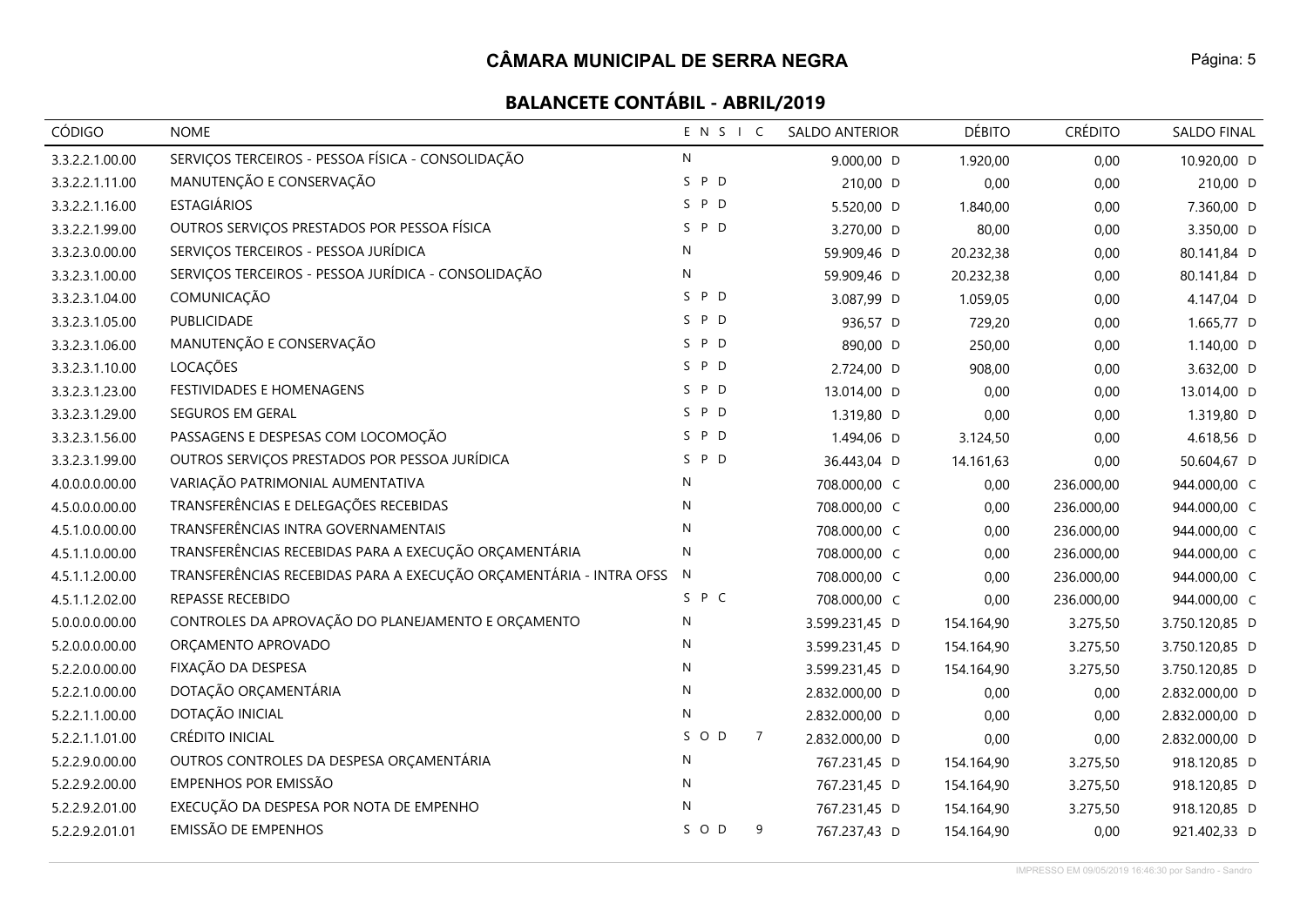| CÓDIGO          | <b>NOME</b>                                       | ENSIC        |                | SALDO ANTERIOR | <b>DÉBITO</b> | <b>CRÉDITO</b> | SALDO FINAL    |
|-----------------|---------------------------------------------------|--------------|----------------|----------------|---------------|----------------|----------------|
| 5.2.2.9.2.01.03 | (-)ANULAÇÃO DE EMPENHOS                           | SOC          | 11             | 5,98 C         | 0,00          | 3.275,50       | 3.281,48 C     |
| 6.0.0.0.0.00.00 | CONTROLES DA EXECUÇÃO DO PLANEJAMENTO E ORÇAMENTO | ${\sf N}$    |                | 3.599.231,45 C | 876.333,68    | 1.027.223,08   | 3.750.120,85 C |
| 6.2.0.0.0.00.00 | EXECUÇÃO DO ORÇAMENTO                             | N            |                | 3.599.231,45 C | 876.333,68    | 1.027.223,08   | 3.750.120,85 C |
| 6.2.2.0.0.00.00 | EXECUÇÃO DA DESPESA                               | N            |                | 3.599.231,45 C | 876.333,68    | 1.027.223,08   | 3.750.120,85 C |
| 6.2.2.1.0.00.00 | DISPONIBILIDADES DE CRÉDITO                       | $\mathsf{N}$ |                | 2.832.000,00 C | 515.249,29    | 515.249,29     | 2.832.000,00 C |
| 6.2.2.1.1.00.00 | CRÉDITO DISPONÍVEL                                | SOC          | $\overline{7}$ | 2.064.768,55 C | 154.164,90    | 3.275,50       | 1.913.879,15 C |
| 6.2.2.1.3.00.00 | CRÉDITO UTILIZADO                                 | N            |                | 767.231,45 C   | 361.084,39    | 511.973,79     | 918.120,85 C   |
| 6.2.2.1.3.01.00 | CRÉDITO EMPENHADO A LIQUIDAR                      | SOC          | 27             | 246.290,34 C   | 186.009,27    | 157.440,40     | 217.721,47 C   |
| 6.2.2.1.3.03.00 | CRÉDITO EMPENHADO LIQUIDADO A PAGAR               | SOC          | 27             | 115.600,48 C   | 171.799,62    | 186.009,27     | 129.810,13 C   |
| 6.2.2.1.3.04.00 | CRÉDITO EMPENHADO LIQUIDADO - PAGO                | SOC          | 27             | 405.340,63 C   | 3.275,50      | 168.524,12     | 570.589,25 C   |
| 6.2.2.9.0.00.00 | OUTROS CONTROLES DA DESPESA ORÇAMENTÁRIA          | ${\sf N}$    |                | 767.231,45 C   | 361.084,39    | 511.973,79     | 918.120,85 C   |
| 6.2.2.9.2.00.00 | EMISSÃO DE EMPENHO                                | N            |                | 767.231,45 C   | 361.084,39    | 511.973,79     | 918.120,85 C   |
| 6.2.2.9.2.01.00 | EMPENHOS POR NOTA DE EMPENHO                      | ${\sf N}$    |                | 767.231,45 C   | 361.084,39    | 511.973,79     | 918.120,85 C   |
| 6.2.2.9.2.01.01 | <b>EMPENHOS A LIQUIDAR</b>                        | SOC          | 28             | 246.290,34 C   | 186.009,27    | 157.440,40     | 217.721,47 C   |
| 6.2.2.9.2.01.03 | EMPENHOS LIQUIDADOS A PAGAR                       | SOC          | 29             | 115.600,48 C   | 171.799,62    | 186.009,27     | 129.810,13 C   |
| 6.2.2.9.2.01.04 | <b>EMPENHOS LIQUIDADOS PAGOS</b>                  | SOC          | 16             | 405.340,63 C   | 3.275,50      | 168.524,12     | 570.589,25 C   |
| 7.0.0.0.0.00.00 | CONTROLES DEVEDORES                               | N            |                | 7.085.678,06 D | 452.483,51    | 3.275,50       | 7.534.886,07 D |
| 7.1.0.0.0.00.00 | <b>ATOS POTENCIAIS</b>                            | ${\sf N}$    |                | 119.642,63 D   | 7.320,00      | 0,00           | 126.962,63 D   |
| 7.1.2.0.0.00.00 | ATOS POTENCIAIS PASSIVO                           | N            |                | 119.642,63 D   | 7.320,00      | 0,00           | 126.962,63 D   |
| 7.1.2.3.0.00.00 | OBRIGAÇÕES CONTRATUAIS                            | ${\sf N}$    |                | 119.642,63 D   | 7.320,00      | 0,00           | 126.962,63 D   |
| 7.1.2.3.1.00.00 | OBRIGAÇÕES CONTRATUAIS - CONSOLIDAÇÃO             | ${\sf N}$    |                | 119.642,63 D   | 7.320,00      | 0,00           | 126.962,63 D   |
| 7.1.2.3.1.02.00 | CONTRATOS DE SERVIÇOS                             | S C D        |                | 76.682,68 D    | 7.320,00      | 0,00           | 84.002,68 D    |
| 7.1.2.3.1.04.00 | CONTRATOS DE FORNECIMENTO DE BENS                 | S C D        |                | 42.959,95 D    | 0,00          | 0,00           | 42.959,95 D    |
| 7.2.0.0.0.00.00 | ADMINISTRAÇÃO FINANCEIRA                          | N            |                | 6.372.000,00 D | 236.000,00    | 0,00           | 6.608.000,00 D |
| 7.2.1.0.0.00.00 | DISPONIBILIDADES POR DESTINAÇÃO                   | ${\sf N}$    |                | 708.000,00 D   | 236.000,00    | 0,00           | 944.000,00 D   |
| 7.2.1.1.0.00.00 | CONTROLE DA DISPONIBILIDADE DE RECURSOS           | ${\sf N}$    |                | 708.000,00 D   | 236.000,00    | 0,00           | 944.000,00 D   |
| 7.2.1.1.1.00.00 | RECURSOS ORDINÁRIOS                               | S C D        |                | 708.000,00 D   | 236.000,00    | 0,00           | 944.000,00 D   |
| 7.2.2.0.0.00.00 | PROGRAMAÇÃO FINANCEIRA                            | $\mathsf{N}$ |                | 5.664.000,00 D | 0,00          | 0,00           | 5.664.000,00 D |
| 7.2.2.1.0.00.00 | CRONOGRAMA MENSAL DE DESEMBOLSO                   | $\mathsf{N}$ |                | 5.664.000,00 D | 0,00          | 0,00           | 5.664.000,00 D |
| 7.2.2.1.1.00.00 | PROGRAMAÇÃO DE DESEMBOLSO MENSAL ORÇAMENTÁRIO     | ${\sf N}$    |                | 5.664.000,00 D | 0,00          | 0,00           | 5.664.000,00 D |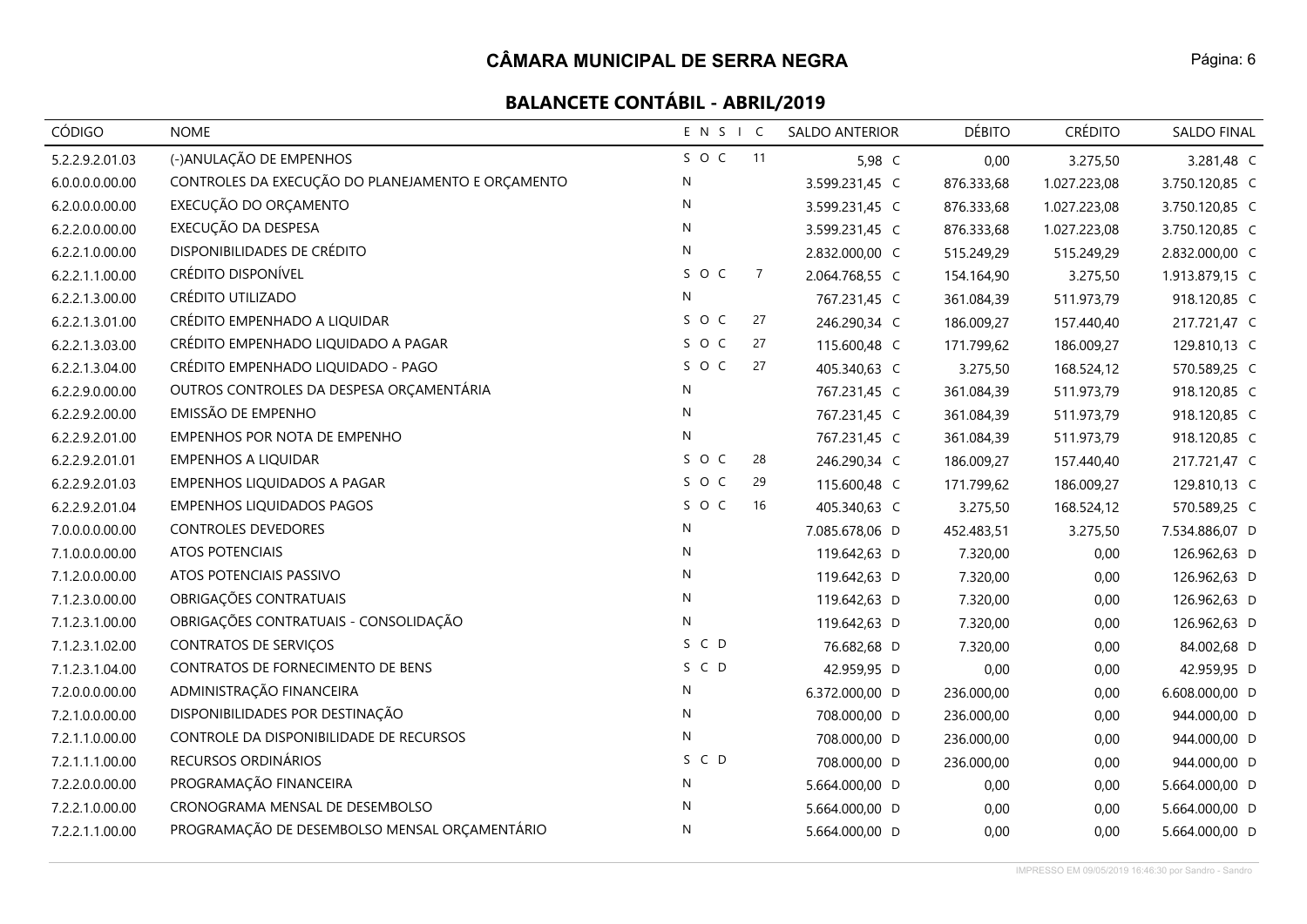### **CÂMARA MUNICIPAL DE SERRA NEGRA**

| <b>CÓDIGO</b>   | <b>NOME</b>                                                             | ENSIC        |                | <b>SALDO ANTERIOR</b> | <b>DÉBITO</b> | <b>CRÉDITO</b> | <b>SALDO FINAL</b> |
|-----------------|-------------------------------------------------------------------------|--------------|----------------|-----------------------|---------------|----------------|--------------------|
| 7.2.2.1.1.01.00 | CONTROLE DE DESEMBOLSO MENSAL - DESPESAS ORÇAMENTÁRIAS                  | N            |                | 2.832.000,00 D        | 0,00          | 0,00           | 2.832.000,00 D     |
| 7.2.2.1.1.01.01 | CRONOGRAMA DE DESEMBOLSO MENSAL - FIXAÇÃO INICIAL                       | S C D        | 12             | 2.832.000,00 D        | 0,00          | 0,00           | 2.832.000,00 D     |
| 7.2.2.1.1.02.00 | CONTROLE DE DESEMBOLSO MENSAL - TRANSFERÊNCIAS                          | $\mathsf{N}$ |                | 2.832.000,00 D        | 0,00          | 0,00           | 2.832.000,00 D     |
| 7.2.2.1.1.02.01 | CRONOGRAMA DE DESEMBOLSO MENSAL - TRANSFERÊNCIAS FINANCEIRAS A RE S C D |              | 33             | 2.832.000,00 D        | 0,00          | 0,00           | 2.832.000,00 D     |
| 7.9.0.0.0.00.00 | <b>OUTROS CONTROLES</b>                                                 | N            |                | 594.035,43 D          | 209.163,51    | 3.275,50       | 799.923,44 D       |
| 7.9.5.0.0.00.00 | CONTRAPARTIDA DE CONTROLES ESPECÍFICOS TCESP                            | N            |                | 73.094,32 D           | 26.429,74     | 0,00           | 99.524,06 D        |
| 7.9.5.3.0.00.00 | CONTRAPARTIDA DE ADIANTAMENTOS CONCEDIDOS - SUPRIMENTO DE FUNDO: S C D  |              |                | 7.900,00 D            | 3.200,00      | 0,00           | 11.100,00 D        |
| 7.9.5.5.0.00.00 | CONTRAPARTIDA DO CONTROLE FINANCEIRO POR DOTAÇÃO ORÇAMENTÁRIA D S C D   |              |                | 65.194,32 D           | 23.229,74     | 0,00           | 88.424,06 D        |
| 7.9.6.0.0.00.00 | CONTROLE DAS DESPESAS ORÇAMENTÁRIAS                                     | N            |                | 520.941,11 D          | 182.733,77    | 3.275,50       | 700.399,38 D       |
| 7.9.6.1.0.00.00 | CONTROLE FINANCEIRO DAS DESPESAS ORÇAMENTÁRIAS DO EXERCÍCIO POR NC N    |              |                | 520.941,11 D          | 182.733,77    | 3.275,50       | 700.399,38 D       |
| 7.9.6.1.1.00.00 | <b>EMPENHOS LIQUIDADOS</b>                                              | S C D        | 27             | 520.947,05 D          | 182.733,77    | 0,00           | 703.680,82 D       |
| 7.9.6.1.9.00.00 | (-) SALDO DE ADIANTAMENTO NÃO UTILIZADO                                 | S C C        | 27             | 5,94 C                | 0,00          | 3.275,50       | 3.281,44 C         |
| 8.0.0.0.0.00.00 | <b>CONTROLES CREDORES</b>                                               | N            |                | 7.085.678,06 C        | 964.873,59    | 1.414.081,60   | 7.534.886,07 C     |
| 8.1.0.0.0.00.00 | EXECUÇÃO DOS ATOS POTENCIAIS                                            | N            |                | 119.642,63 C          | 15.871,40     | 23.191,40      | 126.962,63 C       |
| 8.1.2.0.0.00.00 | EXECUÇÃO DOS ATOS POTENCIAIS PASSIVOS                                   | N            |                | 119.642,63 C          | 15.871,40     | 23.191,40      | 126.962,63 C       |
| 8.1.2.3.0.00.00 | EXECUÇÃO DE OBRIGAÇÕES CONTRATUAIS                                      | N            |                | 119.642,63 C          | 15.871,40     | 23.191,40      | 126.962,63 C       |
| 8.1.2.3.1.00.00 | EXECUÇÃO DE OBRIGAÇÕES - CONSOLIDAÇÃO                                   | $\mathsf{N}$ |                | 119.642,63 C          | 15.871,40     | 23.191,40      | 126.962,63 C       |
| 8.1.2.3.1.02.00 | <b>CONTRATOS DE SERVIÇOS</b>                                            | N            |                | 76.682,68 C           | 12.380,29     | 19.700,29      | 84.002,68 C        |
| 8.1.2.3.1.02.01 | A EXECUTAR                                                              | S C C        | 25             | 51.434,64 C           | 12.380,29     | 7.320,00       | 46.374,35 C        |
| 8.1.2.3.1.02.02 | <b>EXECUTADOS</b>                                                       | S C C        | 25             | 25.248,04 C           | 0,00          | 12.380,29      | 37.628,33 C        |
| 8.1.2.3.1.04.00 | CONTRATOS DE FORNECIMENTO DE BENS                                       | N            |                | 42.959,95 C           | 3.491,11      | 3.491,11       | 42.959,95 C        |
| 8.1.2.3.1.04.01 | A EXECUTAR                                                              | S C C        | 25             | 32.526,89 C           | 3.491,11      | 0,00           | 29.035,78 C        |
| 8.1.2.3.1.04.02 | <b>EXECUTADOS</b>                                                       | S C C        | 25             | 10.433,06 C           | 0,00          | 3.491,11       | 13.924,17 C        |
| 8.2.0.0.0.00.00 | EXECUÇÃO DA ADMINISTRAÇÃO FINANCEIRA                                    | N            |                | 6.372.000,00 C        | 749.411,06    | 985.411,06     | 6.608.000,00 C     |
| 8.2.1.0.0.00.00 | EXECUÇÃO DAS DISPONIBILIDADES POR DESTINAÇÃO                            | $\mathsf{N}$ |                | 708.000,00 C          | 513.411,06    | 749.411,06     | 944.000,00 C       |
| 8.2.1.1.0.00.00 | EXECUÇÃO DA DISPONIBILIDADE DE RECURSOS                                 | N            |                | 708.000,00 C          | 513.411,06    | 749.411,06     | 944.000,00 C       |
| 8.2.1.1.1.00.00 | DISPONIBILIDADE POR DESTINAÇÃO DE RECURSOS                              | N            |                | 59.231,45 D           | 154.164,90    | 239.275,50     | 25.879,15 C        |
| 8.2.1.1.1.01.00 | RECURSOS DISPONÍVEIS PARA O EXERCÍCIO                                   | S C C        | $\overline{1}$ | 59.231,45 D           | 154.164,90    | 239.275,50     | 25.879,15 C        |
| 8.2.1.1.2.00.00 | DISPONIBILIDADE POR DESTINAÇÃO DE RECURSOS COMPROMETIDA POR EMPEN N     |              |                | 246.290,34 C          | 186.009,27    | 157.440,40     | 217.721,47 C       |
| 8.2.1.1.2.01.00 | DISPONIBILIDADE POR DESTINAÇÃO DE RECURSOS COMPROMETIDA POR EMPEN S C C |              | $\overline{1}$ | 246.290,34 C          | 186.009,27    | 157.440,40     | 217.721,47 C       |